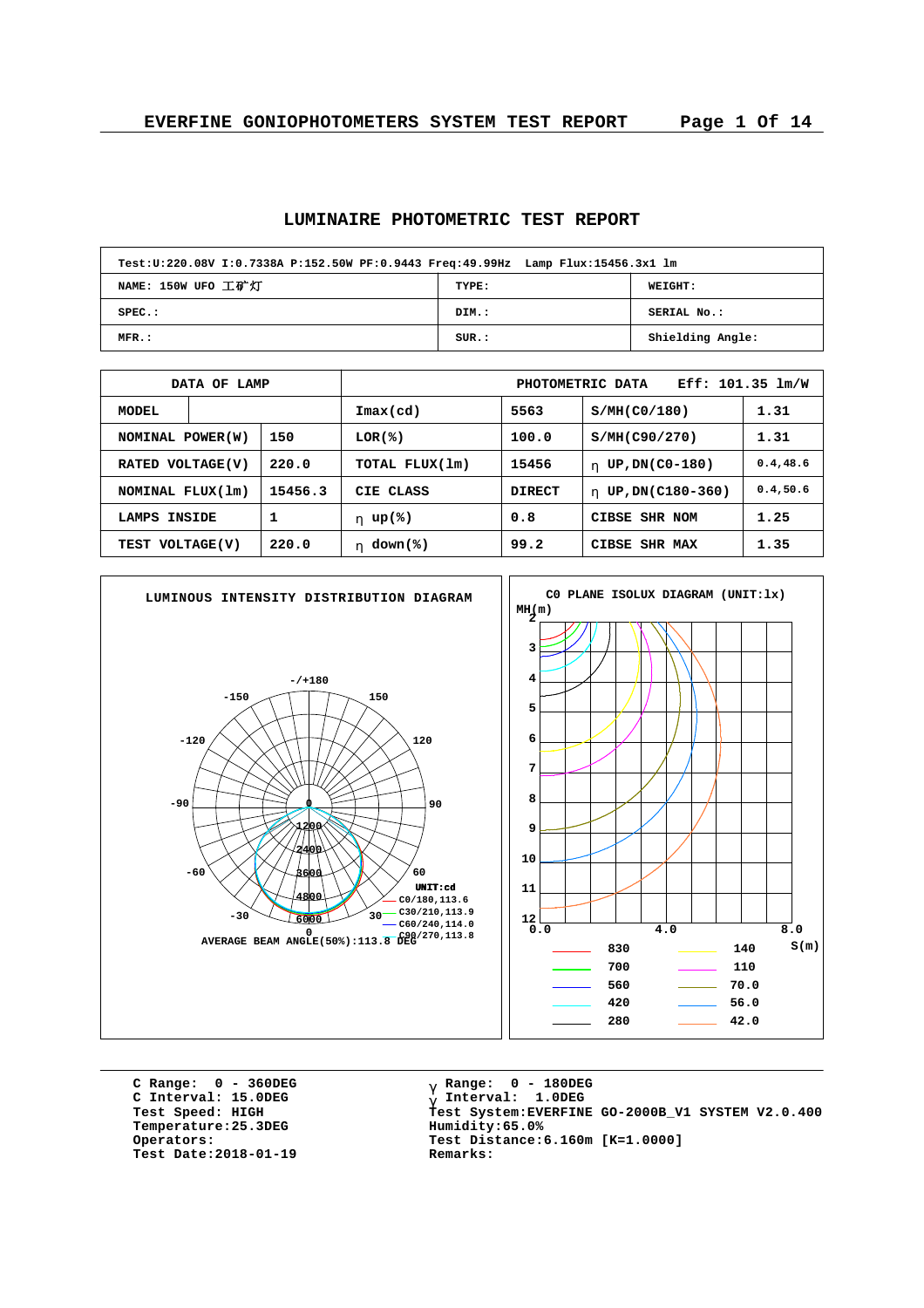#### **ZONAL FLUX DIAGRAM**

**ZONAL FLUX DIAGRAM:**

| g   | C <sub>0</sub>        | C45   | C90   | C135  | C180  | C225  | C270  | C315  | $\mathsf{q}$ | F zone | F total  | %lum, lamp |
|-----|-----------------------|-------|-------|-------|-------|-------|-------|-------|--------------|--------|----------|------------|
| 10  | 5494                  | 5391  | 5335  | 5321  | 5506  | 5416  | 5371  | 5325  | $0 - 10$     | 516.4  | 516.4    | 3.34, 3.34 |
| 20  | 5256                  | 5152  | 5092  | 5095  | 5285  | 5206  | 5165  | 5103  | $10 - 20$    | 1492   | 2009     | 13, 13     |
| 30  | 4848                  | 4745  | 4680  | 4705  | 4896  | 4832  | 4794  | 4720  | $20 - 30$    | 2295   | 4304     | 27.8,27.8  |
| 40  | 4269                  | 4164  | 4093  | 4139  | 4329  | 4282  | 4250  | 4164  | $30 - 40$    | 2816   | 7120     | 46.1,46.1  |
| 50  | 3473                  | 3369  | 3322  | 3394  | 3546  | 3517  | 3533  | 3446  | $40 - 50$    | 2968   | 10087    | 65.3,65.3  |
| 60  | 2340                  | 2291  | 2223  | 2295  | 2462  | 2485  | 2477  | 2345  | $50 - 60$    | 2608   | 12696    | 82.1,82.1  |
| 70  | 1194                  | 1136  | 1092  | 1171  | 1280  | 1307  | 1335  | 1225  | $60 - 70$    | 1755   | 14451    | 93.5,93.5  |
| 80  | 296.8                 | 264.7 | 246.8 | 295.1 | 342.0 | 375.2 | 392.4 | 330.5 | $70 - 80$    | 771.0  | 15222    | 98.5,98.5  |
| 90  | 4.583                 | 4.647 | 4.686 | 4.451 | 5.249 | 5.578 | 5.975 | 5.126 | $80 - 90$    | 118.0  | 15340    | 99.2,99.2  |
| 100 | 7.760                 | 7.892 | 7.956 | 7.481 | 8.993 | 8.611 | 8.387 | 8.746 | $90 - 100$   | 6.920  | 15347    | 99.3,99.3  |
| 110 | 12.50                 | 12.63 | 12.71 | 12.05 | 14.22 | 13.63 | 13.38 | 13.81 | $100 - 110$  | 11.15  | 15358    | 99.4,99.4  |
| 120 | 17.75                 | 17.75 | 17.87 | 17.06 | 19.75 | 19.00 | 18.77 | 19.18 | 110-120      | 15.55  | 15373    | 99.5,99.5  |
| 130 | 22.46                 | 22.37 | 22.49 | 21.53 | 24.60 | 23.71 | 23.60 | 23.89 | 120-130      | 18.55  | 15392    | 99.6,99.6  |
| 140 | 26.37                 | 26.23 | 26.25 | 25.29 | 28.35 | 27.34 | 27.32 | 27.54 | $130 - 140$  | 19.26  | 15411    | 99.7,99.7  |
| 150 | 29.84                 | 29.63 | 29.51 | 28.58 | 31.19 | 30.16 | 30.20 | 30.31 | $140 - 150$  | 17.71  | 15429    | 99.8,99.8  |
| 160 | 33.23                 | 33.06 | 32.86 | 31.93 | 33.91 | 32.84 | 32.98 | 32.98 | 150-160      | 14.45  | 15443    | 99.9,99.9  |
| 170 | 36.10                 | 35.84 | 35.35 | 34.80 | 36.27 | 35.32 | 35.23 | 35.29 | $160 - 170$  | 9.659  | 15453    | 100,100    |
| 180 | 37.29                 | 37.00 | 36.26 | 36.43 | 37.48 | 36.87 | 36.34 | 36.38 | 170-180      | 3.434  | 15456    | 100,100    |
| DEG | LUMINOUS INTENSITY:cd |       |       |       |       |       |       |       |              |        | UNIT: 1m |            |

**C Range: 0 - 360DEG C Interval: 15.0DEG Temperature:25.3DEG Humidity:65.0% Test Date:2018-01-19 Remarks:**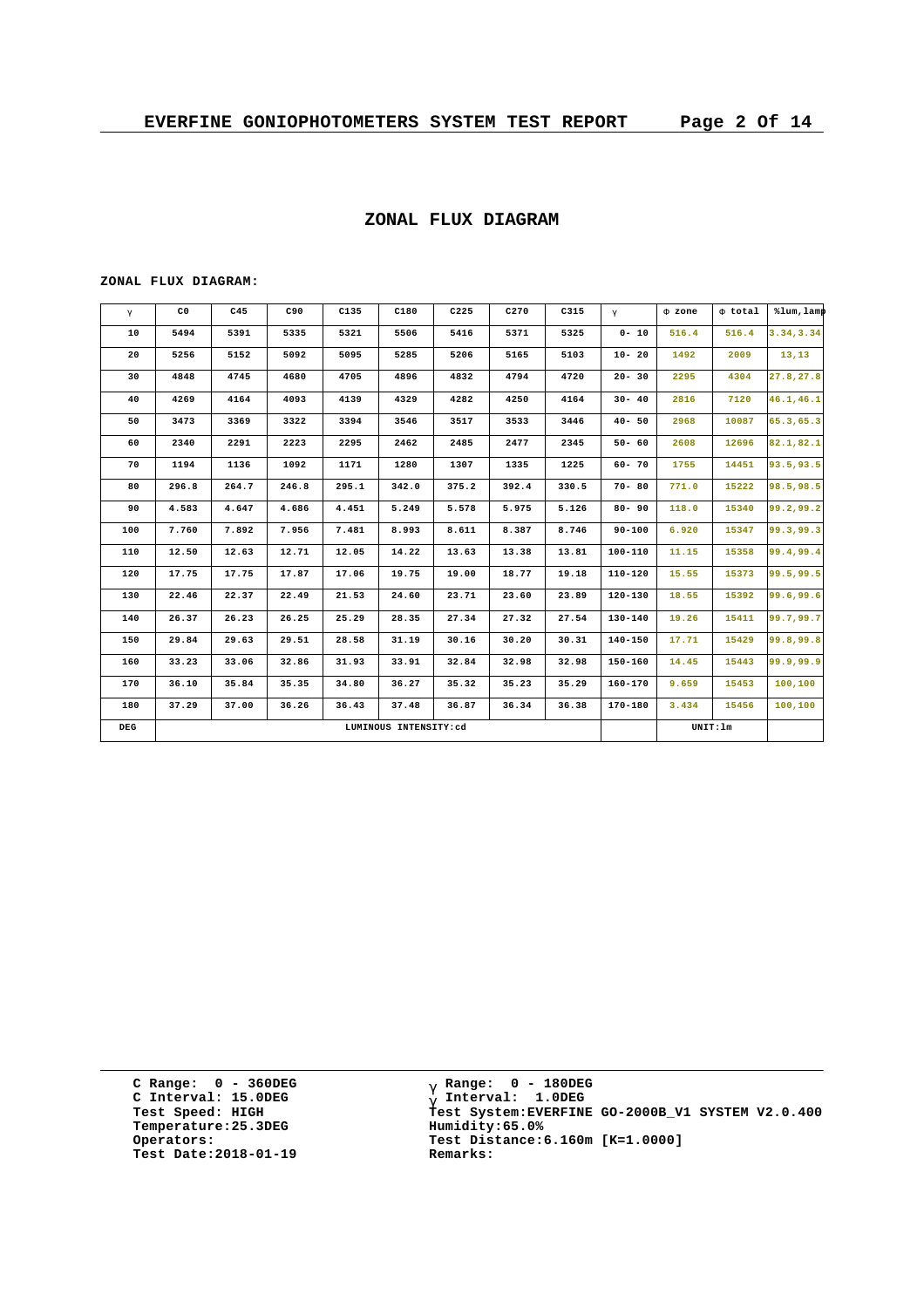# **LUMINANCE LIMITATION CURVES**

| Test:U:220.08V I:0.7338A P:152.50W PF:0.9443 Freq:49.99Hz Lamp Flux:15456.3x1 lm |       |                  |
|----------------------------------------------------------------------------------|-------|------------------|
| NAME: 150W UFO 工矿灯                                                               | TYPE: | WEIGHT:          |
| $SPEC.$ :                                                                        | DIM.: | SERIAL No.:      |
| MFR.:                                                                            | SUR.: | Shielding Angle: |

| CLASS<br>GLARE<br>ILLUMINANCE (1x)<br>1.15<br>2000<br>$\le$ = 300<br>1000<br>500<br>$\mathbb{A}$<br>1.50<br>1000<br>500<br>$\leq$ = 300<br>2000<br>B<br>1.85<br>$\mathsf{C}$<br>2000<br>1000<br>500<br>$\leq$ = 300<br>2.20<br>2000<br>1000<br>500<br>$\mathbb{D}$<br>2.55<br>2000<br>1000<br>$\mathbf E$<br>d<br>f<br>$\mathbf b$ | $\leq$ = 300<br>500      | $\leq$ = 300                  |
|------------------------------------------------------------------------------------------------------------------------------------------------------------------------------------------------------------------------------------------------------------------------------------------------------------------------------------|--------------------------|-------------------------------|
|                                                                                                                                                                                                                                                                                                                                    |                          |                               |
|                                                                                                                                                                                                                                                                                                                                    |                          |                               |
|                                                                                                                                                                                                                                                                                                                                    |                          |                               |
|                                                                                                                                                                                                                                                                                                                                    |                          |                               |
|                                                                                                                                                                                                                                                                                                                                    |                          |                               |
|                                                                                                                                                                                                                                                                                                                                    |                          |                               |
| e<br>$\mathbf{C}$<br>$\overline{a}$<br>G(DEG)<br>f<br>a b<br>h<br>d<br>e<br>$\mathbf{C}$<br>g                                                                                                                                                                                                                                      | g                        | h                             |
| 85<br>75                                                                                                                                                                                                                                                                                                                           |                          | $\frac{8}{6}$<br>$\bf 4$<br>3 |
| 65                                                                                                                                                                                                                                                                                                                                 |                          | a/h<br>$\overline{a}$         |
| 55                                                                                                                                                                                                                                                                                                                                 |                          |                               |
| $45\frac{1}{8}$<br>$\overline{2}$<br>10000<br>5<br>8<br>$\mathfrak{D}$<br>1000<br>3<br>$\overline{4}$<br>6<br>CO/180<br>C90/270                                                                                                                                                                                                    | ς<br>LUMINANCE (cd/(m2)) | 1<br>4                        |

|        | LUMINANCE cd/(m2) |         |  |  |  |  |  |  |  |
|--------|-------------------|---------|--|--|--|--|--|--|--|
| G(DEG) | CO/180            | C90/270 |  |  |  |  |  |  |  |
| 85     | 2426              | 1852    |  |  |  |  |  |  |  |
| 80     | 5340              | 4441    |  |  |  |  |  |  |  |
| 75     | 8330              | 7398    |  |  |  |  |  |  |  |
| 70     | 10913             | 9977    |  |  |  |  |  |  |  |
| 65     | 12944             | 12098   |  |  |  |  |  |  |  |
| 60     | 14626             | 13897   |  |  |  |  |  |  |  |
| 55     | 15987             | 15284   |  |  |  |  |  |  |  |
| 50     | 16886             | 16153   |  |  |  |  |  |  |  |
| 45     | 17307             | 16547   |  |  |  |  |  |  |  |

**C Range: 0 - 360DEG C Interval: 15.0DEG Temperature:25.3DEG Humidity:65.0%**<br>Operators: Test Distance: **Test Date:2018-01-19 Remarks:**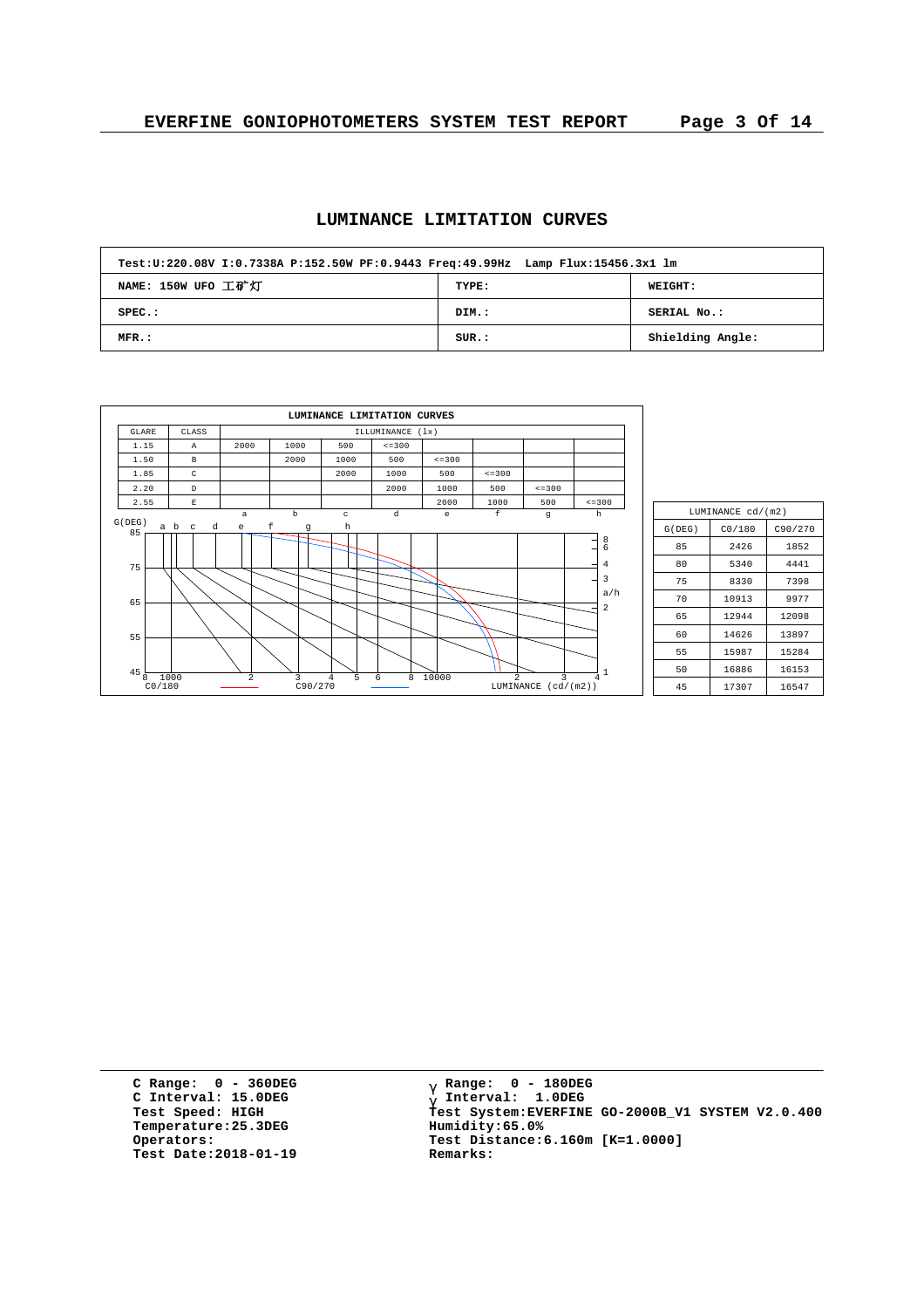٦

# **CU AND LUMINAIRE BUDGETARY ESTIMATE DIAGRAM Test:U:220.08V I:0.7338A P:152.50W PF:0.9443 Freq:49.99Hz Lamp Flux:15456.3x1 lm**

| $SPEC.$ :<br>MFR.:<br>r cc<br>80%<br>70%<br>50%<br>30%<br>10%<br>50%<br>30%<br>10%<br>r w<br>r fc<br>20%<br>20%<br>RCR: Room Cavity Ratio<br>RCR<br>0.0<br>1.19<br>1.16<br>1.16<br>1.16<br>1.19<br>1.19<br>.99<br>.96<br>1.0<br>1.05<br>1.01<br>.97<br>1.03<br>2.0<br>.84<br>.79<br>.92<br>.85<br>.80<br>.90<br>.72<br>3.0<br>.81<br>.73<br>.67<br>.79<br>.66<br>4.0<br>.72<br>.63<br>.70<br>.62<br>.56<br>.57<br>5.0<br>.55<br>.64<br>.55<br>.49<br>.63<br>.48<br>6.0<br>.58<br>.49<br>.57<br>.48<br>.42<br>.42<br>7.0<br>.52<br>.44<br>.37<br>.51<br>.43<br>.37<br>8.0<br>.48<br>.39<br>.47<br>.39<br>.33<br>.33<br>9.0<br>.35<br>.44<br>.35<br>.30<br>.43<br>.30<br>10.0<br>.27<br>.32<br>.40<br>.32<br>.40<br>.27<br><b>LAMPS</b><br>LUMINAIRE BUDGETARY DIAGRAM<br>50<br>40<br>30 | DIM.:<br>SUR.:<br>50%<br>50%<br>30%<br>20%<br>Coefficients of Utilization(CU)<br>1.11<br>1.11<br>.98<br>.95<br>.86<br>.81<br>.76<br>.70<br>.68<br>.61<br>.61<br>.53<br>.55<br>.47<br>.50<br>.42<br>.45<br>.38<br>.42<br>.35 | 10%<br>1.11<br>.92<br>.77<br>.65<br>.55<br>.48<br>.42<br>.37<br>.33 | 50%<br>1.06<br>.94<br>.83<br>.73<br>.65<br>.59<br>.53 | 30%<br>30%<br>20%<br>1.06<br>.92<br>.79<br>.68<br>.59<br>.52 | 10%<br>1.06<br>.90<br>.75<br>.64<br>.54 | SERIAL No.:<br>50%<br>1.01<br>.90<br>.80<br>.71 | Shielding Angle:<br>10%<br>30%<br>20%<br>1.01<br>.89<br>.76 | 10%<br>1.01<br>.87<br>.73 | 0<br>0<br>0<br>.99<br>.85 |
|----------------------------------------------------------------------------------------------------------------------------------------------------------------------------------------------------------------------------------------------------------------------------------------------------------------------------------------------------------------------------------------------------------------------------------------------------------------------------------------------------------------------------------------------------------------------------------------------------------------------------------------------------------------------------------------------------------------------------------------------------------------------------------------|-----------------------------------------------------------------------------------------------------------------------------------------------------------------------------------------------------------------------------|---------------------------------------------------------------------|-------------------------------------------------------|--------------------------------------------------------------|-----------------------------------------|-------------------------------------------------|-------------------------------------------------------------|---------------------------|---------------------------|
|                                                                                                                                                                                                                                                                                                                                                                                                                                                                                                                                                                                                                                                                                                                                                                                        |                                                                                                                                                                                                                             |                                                                     |                                                       |                                                              |                                         |                                                 |                                                             |                           |                           |
|                                                                                                                                                                                                                                                                                                                                                                                                                                                                                                                                                                                                                                                                                                                                                                                        |                                                                                                                                                                                                                             |                                                                     |                                                       |                                                              |                                         |                                                 |                                                             |                           |                           |
|                                                                                                                                                                                                                                                                                                                                                                                                                                                                                                                                                                                                                                                                                                                                                                                        |                                                                                                                                                                                                                             |                                                                     |                                                       |                                                              |                                         |                                                 |                                                             |                           |                           |
|                                                                                                                                                                                                                                                                                                                                                                                                                                                                                                                                                                                                                                                                                                                                                                                        |                                                                                                                                                                                                                             |                                                                     |                                                       |                                                              |                                         |                                                 |                                                             |                           |                           |
|                                                                                                                                                                                                                                                                                                                                                                                                                                                                                                                                                                                                                                                                                                                                                                                        |                                                                                                                                                                                                                             |                                                                     |                                                       |                                                              |                                         |                                                 |                                                             |                           |                           |
|                                                                                                                                                                                                                                                                                                                                                                                                                                                                                                                                                                                                                                                                                                                                                                                        |                                                                                                                                                                                                                             |                                                                     |                                                       |                                                              |                                         |                                                 |                                                             |                           |                           |
|                                                                                                                                                                                                                                                                                                                                                                                                                                                                                                                                                                                                                                                                                                                                                                                        |                                                                                                                                                                                                                             |                                                                     |                                                       |                                                              |                                         |                                                 |                                                             |                           |                           |
|                                                                                                                                                                                                                                                                                                                                                                                                                                                                                                                                                                                                                                                                                                                                                                                        |                                                                                                                                                                                                                             |                                                                     |                                                       |                                                              |                                         |                                                 |                                                             |                           |                           |
|                                                                                                                                                                                                                                                                                                                                                                                                                                                                                                                                                                                                                                                                                                                                                                                        |                                                                                                                                                                                                                             |                                                                     |                                                       |                                                              |                                         |                                                 |                                                             |                           | .71                       |
|                                                                                                                                                                                                                                                                                                                                                                                                                                                                                                                                                                                                                                                                                                                                                                                        |                                                                                                                                                                                                                             |                                                                     |                                                       |                                                              |                                         |                                                 | .66                                                         | .62                       | .60                       |
|                                                                                                                                                                                                                                                                                                                                                                                                                                                                                                                                                                                                                                                                                                                                                                                        |                                                                                                                                                                                                                             |                                                                     |                                                       |                                                              |                                         | .63                                             | .58                                                         | .54                       | .51                       |
|                                                                                                                                                                                                                                                                                                                                                                                                                                                                                                                                                                                                                                                                                                                                                                                        |                                                                                                                                                                                                                             |                                                                     |                                                       |                                                              | .47                                     | .57                                             | .51                                                         | .47                       | .45                       |
|                                                                                                                                                                                                                                                                                                                                                                                                                                                                                                                                                                                                                                                                                                                                                                                        |                                                                                                                                                                                                                             |                                                                     |                                                       | .46                                                          | .41                                     | .51                                             | .46                                                         | .41                       | .39                       |
|                                                                                                                                                                                                                                                                                                                                                                                                                                                                                                                                                                                                                                                                                                                                                                                        |                                                                                                                                                                                                                             |                                                                     | .48                                                   | .42                                                          | .37                                     | .47                                             | .41                                                         | .36                       | .34                       |
|                                                                                                                                                                                                                                                                                                                                                                                                                                                                                                                                                                                                                                                                                                                                                                                        |                                                                                                                                                                                                                             |                                                                     | .44                                                   | .38                                                          | .33                                     | .43                                             | .37                                                         | .32                       | .31                       |
|                                                                                                                                                                                                                                                                                                                                                                                                                                                                                                                                                                                                                                                                                                                                                                                        | .39<br>.32                                                                                                                                                                                                                  | .30<br>.27                                                          | .41<br>.38                                            | .34<br>.31                                                   | .29<br>. 27                             | .40<br>.37                                      | .34<br>.31                                                  | .29<br>.27                | .27<br>.25                |
|                                                                                                                                                                                                                                                                                                                                                                                                                                                                                                                                                                                                                                                                                                                                                                                        |                                                                                                                                                                                                                             |                                                                     |                                                       |                                                              |                                         |                                                 |                                                             |                           |                           |
|                                                                                                                                                                                                                                                                                                                                                                                                                                                                                                                                                                                                                                                                                                                                                                                        |                                                                                                                                                                                                                             |                                                                     |                                                       |                                                              |                                         |                                                 |                                                             |                           |                           |
|                                                                                                                                                                                                                                                                                                                                                                                                                                                                                                                                                                                                                                                                                                                                                                                        |                                                                                                                                                                                                                             |                                                                     |                                                       |                                                              |                                         |                                                 |                                                             |                           |                           |
|                                                                                                                                                                                                                                                                                                                                                                                                                                                                                                                                                                                                                                                                                                                                                                                        |                                                                                                                                                                                                                             |                                                                     |                                                       |                                                              |                                         |                                                 |                                                             |                           |                           |
|                                                                                                                                                                                                                                                                                                                                                                                                                                                                                                                                                                                                                                                                                                                                                                                        |                                                                                                                                                                                                                             |                                                                     |                                                       |                                                              |                                         |                                                 |                                                             |                           |                           |
|                                                                                                                                                                                                                                                                                                                                                                                                                                                                                                                                                                                                                                                                                                                                                                                        |                                                                                                                                                                                                                             |                                                                     |                                                       |                                                              |                                         |                                                 |                                                             |                           |                           |
|                                                                                                                                                                                                                                                                                                                                                                                                                                                                                                                                                                                                                                                                                                                                                                                        |                                                                                                                                                                                                                             |                                                                     |                                                       |                                                              |                                         |                                                 |                                                             |                           |                           |
| 20                                                                                                                                                                                                                                                                                                                                                                                                                                                                                                                                                                                                                                                                                                                                                                                     |                                                                                                                                                                                                                             |                                                                     |                                                       |                                                              |                                         |                                                 |                                                             |                           |                           |
|                                                                                                                                                                                                                                                                                                                                                                                                                                                                                                                                                                                                                                                                                                                                                                                        |                                                                                                                                                                                                                             |                                                                     |                                                       |                                                              |                                         |                                                 |                                                             |                           |                           |
|                                                                                                                                                                                                                                                                                                                                                                                                                                                                                                                                                                                                                                                                                                                                                                                        |                                                                                                                                                                                                                             |                                                                     |                                                       |                                                              |                                         |                                                 |                                                             |                           |                           |
|                                                                                                                                                                                                                                                                                                                                                                                                                                                                                                                                                                                                                                                                                                                                                                                        |                                                                                                                                                                                                                             |                                                                     |                                                       |                                                              |                                         |                                                 |                                                             |                           |                           |
| 10                                                                                                                                                                                                                                                                                                                                                                                                                                                                                                                                                                                                                                                                                                                                                                                     |                                                                                                                                                                                                                             |                                                                     |                                                       |                                                              |                                         |                                                 |                                                             |                           |                           |
| 9                                                                                                                                                                                                                                                                                                                                                                                                                                                                                                                                                                                                                                                                                                                                                                                      |                                                                                                                                                                                                                             |                                                                     |                                                       |                                                              |                                         |                                                 | CONDITIONS                                                  |                           |                           |
| 8                                                                                                                                                                                                                                                                                                                                                                                                                                                                                                                                                                                                                                                                                                                                                                                      |                                                                                                                                                                                                                             |                                                                     |                                                       |                                                              | <b>FLUX</b>                             |                                                 |                                                             | 50001m                    |                           |
| 7                                                                                                                                                                                                                                                                                                                                                                                                                                                                                                                                                                                                                                                                                                                                                                                      |                                                                                                                                                                                                                             |                                                                     |                                                       |                                                              | <b>FACTOR</b>                           |                                                 |                                                             | 0.70                      |                           |
| 6                                                                                                                                                                                                                                                                                                                                                                                                                                                                                                                                                                                                                                                                                                                                                                                      |                                                                                                                                                                                                                             |                                                                     |                                                       |                                                              | Hdown                                   |                                                 |                                                             | 0.00m                     |                           |
| 5                                                                                                                                                                                                                                                                                                                                                                                                                                                                                                                                                                                                                                                                                                                                                                                      |                                                                                                                                                                                                                             |                                                                     |                                                       |                                                              | Hwork                                   |                                                 |                                                             | 0.00m                     |                           |
| Щ≠7<br>4                                                                                                                                                                                                                                                                                                                                                                                                                                                                                                                                                                                                                                                                                                                                                                               |                                                                                                                                                                                                                             |                                                                     |                                                       |                                                              | Ework(AVE)                              |                                                 |                                                             | 1001x                     |                           |
| المجتلا                                                                                                                                                                                                                                                                                                                                                                                                                                                                                                                                                                                                                                                                                                                                                                                |                                                                                                                                                                                                                             |                                                                     |                                                       |                                                              | r $(\%)$                                |                                                 | cc                                                          | w                         | fc                        |
| 3                                                                                                                                                                                                                                                                                                                                                                                                                                                                                                                                                                                                                                                                                                                                                                                      |                                                                                                                                                                                                                             |                                                                     |                                                       |                                                              |                                         |                                                 | 70                                                          | 50                        | 30                        |
|                                                                                                                                                                                                                                                                                                                                                                                                                                                                                                                                                                                                                                                                                                                                                                                        |                                                                                                                                                                                                                             |                                                                     |                                                       |                                                              |                                         |                                                 | 50                                                          | 30                        | 20                        |
|                                                                                                                                                                                                                                                                                                                                                                                                                                                                                                                                                                                                                                                                                                                                                                                        |                                                                                                                                                                                                                             |                                                                     |                                                       |                                                              |                                         |                                                 |                                                             |                           |                           |
| $^2$ 1 $\!\overleftarrow{\!}0$<br>20<br>30<br>40 50<br>70<br>100<br>200<br>AREA(m2)                                                                                                                                                                                                                                                                                                                                                                                                                                                                                                                                                                                                                                                                                                    | 300                                                                                                                                                                                                                         |                                                                     | 500 700                                               | 1k                                                           |                                         | 2k                                              | 3k                                                          | 4k 5k                     | 7k                        |

**C Range: 0 - 360DEG C Interval: 15.0DEG Temperature:25.3DEG Humidity:65.0% Test Date:2018-01-19 Remarks:**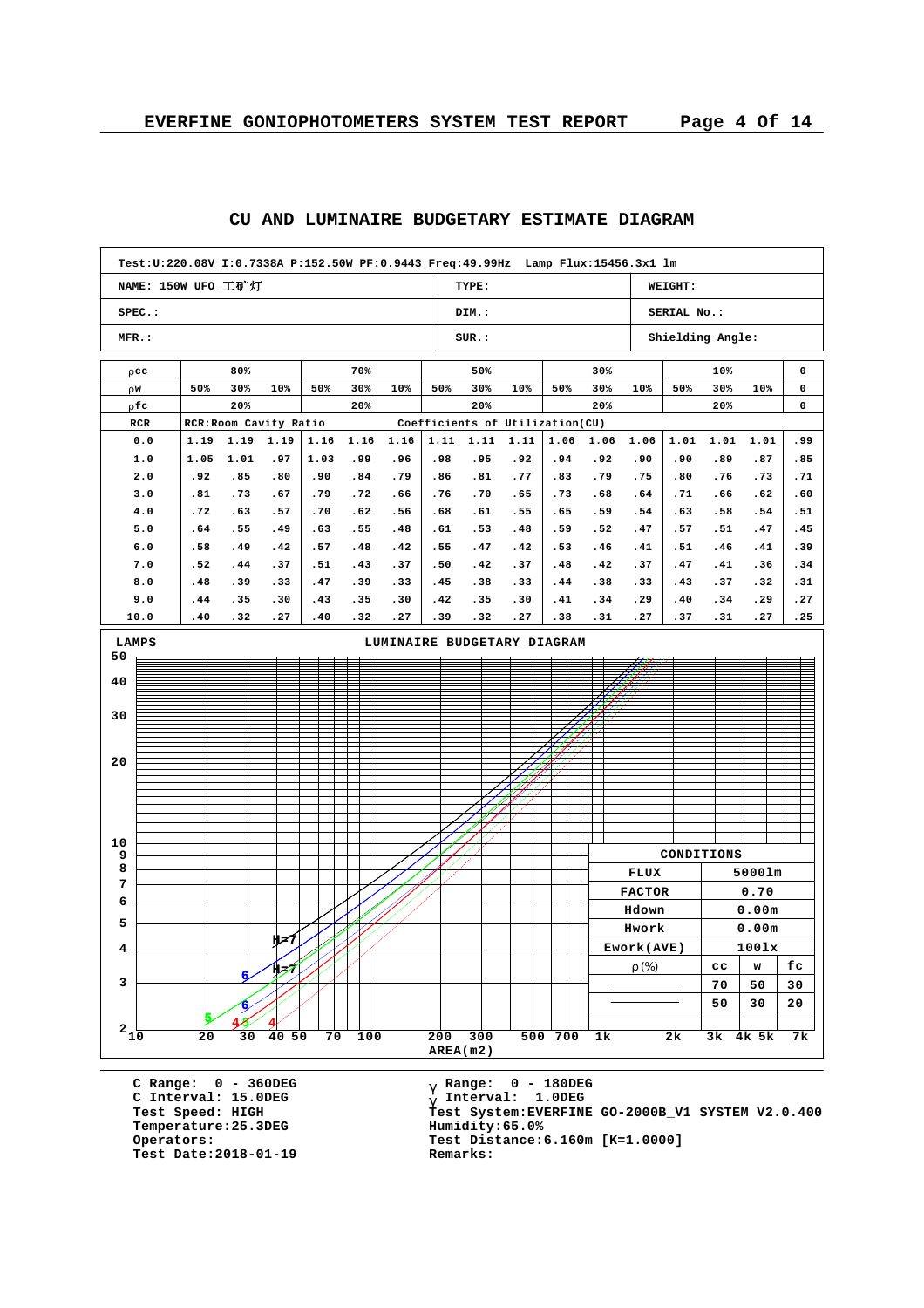#### **WEC AND CCEC**

| Test:U:220.08V I:0.7338A P:152.50W PF:0.9443 Freq:49.99Hz Lamp Flux:15456.3x1 lm |       |                  |  |  |  |  |  |  |  |
|----------------------------------------------------------------------------------|-------|------------------|--|--|--|--|--|--|--|
| NAME: 150W UFO 工矿灯                                                               | TYPE: | <b>WEIGHT:</b>   |  |  |  |  |  |  |  |
| $SPEC.$ :                                                                        | DIM.: | SERIAL No.:      |  |  |  |  |  |  |  |
| MFR.:                                                                            | SUR.: | Shielding Angle: |  |  |  |  |  |  |  |

| r cc       | 80%                                                                               |     |     | 70% |     |     | 50% |     |     | 30%                             |     |     | 10% |     | $\Omega$    |
|------------|-----------------------------------------------------------------------------------|-----|-----|-----|-----|-----|-----|-----|-----|---------------------------------|-----|-----|-----|-----|-------------|
| r w        | 50%<br>30%                                                                        | 10% | 50% | 30% | 10% | 50% | 30% | 10% | 50% | 30%                             | 10% | 50% | 30% | 10% | $\mathbf 0$ |
| r fc       | 20%                                                                               |     |     | 20% |     |     | 20% |     |     | 20%                             |     |     | 20% |     | $\Omega$    |
| <b>RCR</b> | RCR: Room Cavity Ratio                                                            |     |     |     |     |     |     |     |     | Wall Exitance Coeffcients (WEC) |     |     |     |     |             |
| 0.0        |                                                                                   |     |     |     |     |     |     |     |     |                                 |     |     |     |     |             |
| 1.0        | ا145، 140، 142، 147، 146، 154، 149، 153، 166، 150، 160، 180، 150، 163، 167، 287،  |     |     |     |     |     |     |     |     |                                 |     |     |     |     |             |
| 2.0        | 942، 134، 237، 439، 139، 139، 144، 148، 148، 149، 149، 147، 146، 152، 154، 276،   |     |     |     |     |     |     |     |     |                                 |     |     |     |     |             |
| 3.0        | 38. 124. 124. 139. 128. 128. 132. 140. 132. 134. 140. 156. 154. 140. 158. 159.    |     |     |     |     |     |     |     |     |                                 |     |     |     |     |             |
| 4.0        | ا351، 114. 120. 131, 1031. 128. 136. 120. 127. 137. 136. 124. 136. 136. 121. 121. |     |     |     |     |     |     |     |     |                                 |     |     |     |     |             |
| 5.0        | 320. 105. 109. 109. 108. 104. 204. 110. 112. 202. 103. 221. 223. 103. 114. 225.   |     |     |     |     |     |     |     |     |                                 |     |     |     |     |             |
| 6.0        | .209, 097, 104, 104, 099, 099, 101, 108, 101, 039, 104, 105, 030, 030, 105, 029,  |     |     |     |     |     |     |     |     |                                 |     |     |     |     |             |
| 7.0        | 261. 090. 173.,221. 092. 093. 179.,299. 185.,227. 096. 192.,227. 097. 096.        |     |     |     |     |     |     |     |     |                                 |     |     |     |     |             |
| 8.0        | 220. 284. 163. 255. 285. 168. 168. 207. 187. 275. 269. 180. 180. 275089. 183.     |     |     |     |     |     |     |     |     |                                 |     |     |     |     |             |
| 9.0        | 230. 103. 154.  230. 179. 159. 161.  230. 164.  230. 162. 169. 162. 163. 172.     |     |     |     |     |     |     |     |     |                                 |     |     |     |     |             |
| 10.0       | ا021. 073. 075. 021. 074. 076. 021. 076. 076. 074. 079. 079. 022. 078. 162.       |     |     |     |     |     |     |     |     |                                 |     |     |     |     |             |

| r cc | 80%                                                                               |            | 70%        | 50%        |     |     | 30% |     |     | 10% |     | $\Omega$ |
|------|-----------------------------------------------------------------------------------|------------|------------|------------|-----|-----|-----|-----|-----|-----|-----|----------|
| r w  | 50%<br>30%                                                                        | 10%<br>50% | 30%<br>10% | 50%<br>30% | 10% | 50% | 30% | 10% | 50% | 30% | 10% | 0        |
| r fc | 20%                                                                               |            | 20%        | 20%        |     |     | 20% |     |     | 20% |     | $\Omega$ |
| RCR  | RCR: Room Cavity Ratio Ceiling Cavity Exitance Coefficients (CCEC)                |            |            |            |     |     |     |     |     |     |     |          |
| 0.0  | .121. 021. 021. 066. 066. 066. 114. 114. 114. 168. 168. 168. 196. 196. 196. 196.  |            |            |            |     |     |     |     |     |     |     |          |
| 1.0  | 16. 18. 1020. 1039. 1052. 1052. 1086. 1096. 1088. 1081. 108. 108. 1051. 105. 105  |            |            |            |     |     |     |     |     |     |     |          |
| 2.0  | 120. 15. 109. 109. 108. 108. 1060. 1082. 1083. 1091. 11. 115. 106. 154. 176.      |            |            |            |     |     |     |     |     |     |     |          |
| 3.0  | 100. 110. 110. 201. 202. 042. 057. 057. 072. 099. 071. 104. 104. 082. 1168. 128.  |            |            |            |     |     |     |     |     |     |     |          |
| 4.0  | 008, 012. 018. 024. 024. 038. 040. 040. 054. 057. 057. 058. 040. 161. 161.        |            |            |            |     |     |     |     |     |     |     |          |
| 5.0  | 006, 111, 1017, 201، 204, 1053, 1058, 1058, 1091, 108, 1082, 1054, 1064, 154.     |            |            |            |     |     |     |     |     |     |     |          |
| 6.0  | 006, 101، 1016, 1017, 1031, 1050, 1050, 1087, 1090, 106, 106, 106, 1088, 147,     |            |            |            |     |     |     |     |     |     |     |          |
| 7.0  | 015, 029, 106, 151, 105, 288, 1048, 1049, 1033, 1035, 1070, 121, 1040, 1081, 140, |            |            |            |     |     |     |     |     |     |     |          |
| 8.0  | .009.000 009.115.05.022.046.022.046.022.046.027.135.075.059.05.05.05.             |            |            |            |     |     |     |     |     |     |     |          |
| 9.0  | 004, 008, 012, 012, 025, 044, 019, 043, 076, 027, 061, 010, 010, 070, 028,        |            |            |            |     |     |     |     |     |     |     |          |
| 10.0 | 004. 008. 011.  101. 024. 024. 018. 018. 040. 073.  025. 075. 024. 025. 024. 122. |            |            |            |     |     |     |     |     |     |     |          |

**C Range: 0 - 360DEG C Interval: 15.0DEG Temperature:25.3DEG Humidity:65.0%**<br>Operators: Test Distance: **Test Date:2018-01-19 Remarks:**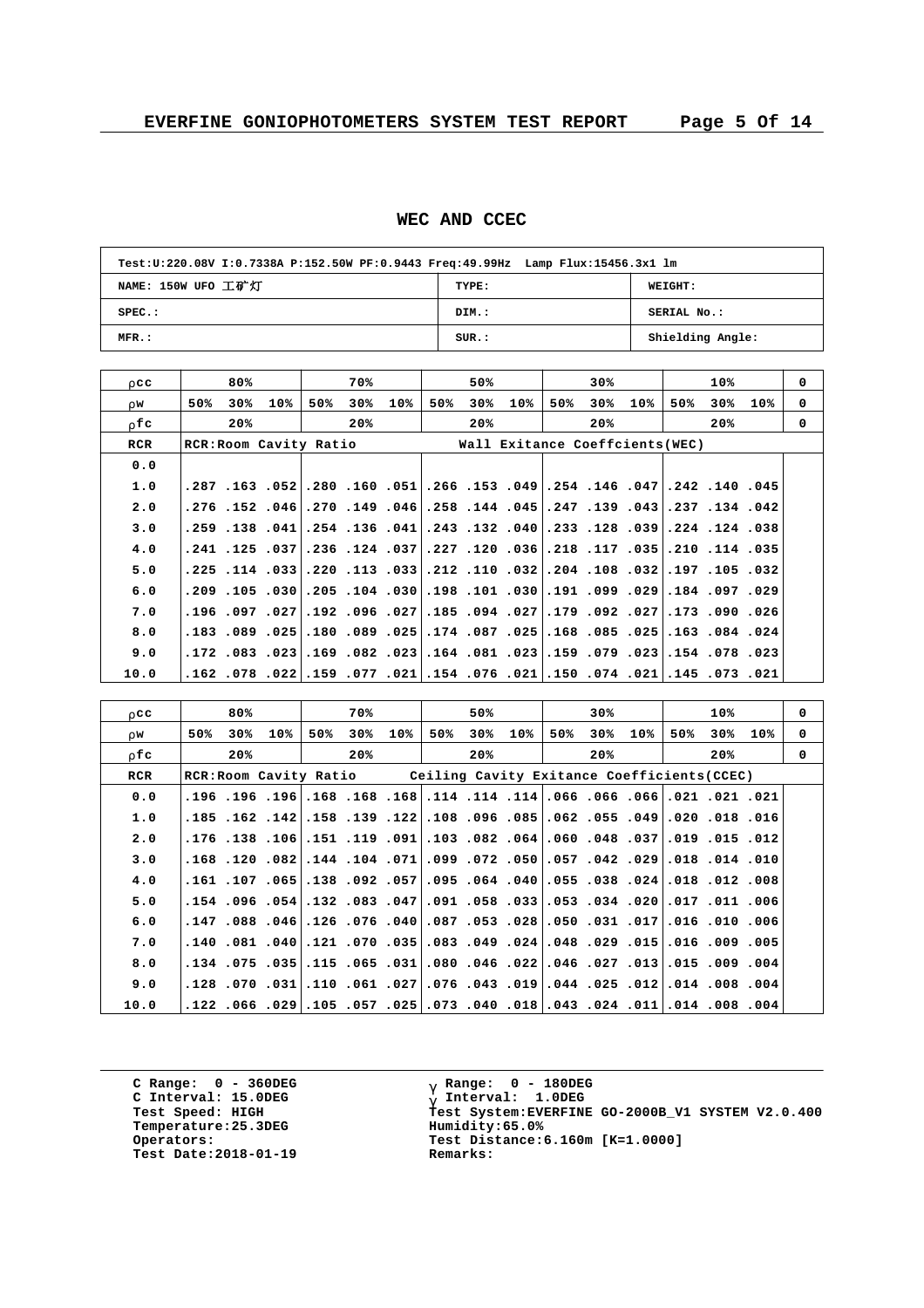|            |                    |                  |                                                    |                 |      |       | Test:U:220.08V I:0.7338A P:152.50W PF:0.9443 Freq:49.99Hz Lamp Flux:15456.3x1 lm |      |                  |      |      |
|------------|--------------------|------------------|----------------------------------------------------|-----------------|------|-------|----------------------------------------------------------------------------------|------|------------------|------|------|
|            | NAME: 150W UFO 工矿灯 |                  |                                                    |                 |      | TYPE: |                                                                                  |      | WEIGHT:          |      |      |
| SPEC.:     |                    |                  |                                                    |                 |      | DIM.: |                                                                                  |      | SERIAL No.:      |      |      |
| MFR.:      |                    |                  |                                                    |                 |      | SUR.: |                                                                                  |      | Shielding Angle: |      |      |
|            | ceiling/cavity     | 0.7              | 0.7                                                | 0.5             | 0.5  | 0.3   | 0.7                                                                              | 0.7  | 0.5              | 0.5  | 0.3  |
|            | walls              | 0.5              | 0.3                                                | 0.5             | 0.3  | 0.3   | 0.5                                                                              | 0.3  | 0.5              | 0.3  | 0.3  |
|            | working plane      | 0.2              | 0.2                                                | 0.2             | 0.2  | 0.2   | 0.2                                                                              | 0.2  | 0.2              | 0.2  | 0.2  |
|            | Room dimensions    | Viewed crosswise |                                                    |                 |      |       |                                                                                  |      | Viewed endwise   |      |      |
| $x =$      | $2H y =$<br>2H     | 22.4             | 23.9                                               | 22.7            | 24.1 | 24.3  | 22.2                                                                             | 23.7 | 22.5             | 23.9 | 24.1 |
|            | 3H                 | 23.5             | 24.8                                               | 23.8            | 25.1 | 25.3  | 23.2                                                                             | 24.6 | 23.5             | 24.8 | 25.1 |
|            | 4H                 | 23.8             | 25.1                                               | 24.1            | 25.3 | 25.6  | 23.5                                                                             | 24.8 | 23.8             | 25.0 | 25.3 |
|            | 6H                 | 23.9             | 25.1                                               | 24.2            | 25.3 | 25.6  | 23.5                                                                             | 24.8 | 23.9             | 25.0 | 25.3 |
|            | 8H                 | 23.8             | 25.0                                               | 24.2            | 25.3 | 25.6  | 23.5                                                                             | 24.7 | 23.9             | 25.0 | 25.3 |
|            | 12H                | 23.8             | 24.9                                               | 24.2            | 25.2 | 25.6  | 23.5                                                                             | 24.6 | 23.8             | 24.9 | 25.2 |
|            |                    |                  |                                                    |                 |      |       |                                                                                  |      |                  |      |      |
| 4H         | 2H                 | 22.9             | 24.2                                               | 23.2            | 24.4 | 24.7  | 22.7                                                                             | 24.0 | 23.0             | 24.3 | 24.5 |
|            | 3H                 | 24.0             | 25.2                                               | 24.4            | 25.5 | 25.8  | 23.8                                                                             | 25.0 | 24.2             | 25.3 | 25.6 |
|            | 4H                 | 24.4             | 25.4                                               | 24.8            | 25.8 | 26.1  | 24.2                                                                             | 25.2 | 24.6             | 25.5 | 25.9 |
|            | 6H                 | 24.6             | 25.5                                               | 25.0            | 25.8 | 26.2  | 24.3                                                                             | 25.2 | 24.7             | 25.6 | 25.9 |
|            | 8H                 | 24.6             | 25.4                                               | 25.0            | 25.8 | 26.2  | 24.3                                                                             | 25.1 | 24.7             | 25.5 | 25.9 |
|            | 12H                | 24.6             | 25.3                                               | 25.0            | 25.7 | 26.1  | 24.3                                                                             | 25.0 | 24.7             | 25.4 | 25.8 |
|            |                    |                  |                                                    |                 |      |       |                                                                                  |      |                  |      |      |
| 8H         | 4H                 | 24.5             | 25.3                                               | 24.9            | 25.7 | 26.1  | 24.3                                                                             | 25.1 | 24.7             | 25.5 | 25.9 |
|            | 6H                 | 24.7             | 25.4                                               | 25.1            | 25.8 | 26.2  | 24.4                                                                             | 25.1 | 24.9             | 25.5 | 26.0 |
|            | 8H                 | 24.7             | 25.3                                               | 25.2            | 25.8 | 26.2  | 24.5                                                                             | 25.1 | 24.9             | 25.5 | 26.0 |
|            | 12H                | 24.7             | 25.2                                               | 25.2            | 25.7 | 26.2  | 24.4                                                                             | 25.0 | 24.9             | 25.4 | 25.9 |
|            |                    |                  |                                                    |                 |      |       |                                                                                  |      |                  |      |      |
| 12H        | 4H                 | 24.4             | 25.2                                               | 24.9            | 25.6 | 26.0  | 24.2                                                                             | 25.0 | 24.7             | 25.4 | 25.8 |
|            | 6H                 | 24.7             | 25.3                                               | 25.1            | 25.7 | 26.2  | 24.4                                                                             | 25.0 | 24.9             | 25.5 | 25.9 |
|            | 8H                 | 24.7             | 25.2                                               | 25.2            | 25.7 | 26.2  | 24.4                                                                             | 25.0 | 24.9             | 25.4 | 25.9 |
|            |                    |                  | Variations with the observer position at spacings: |                 |      |       |                                                                                  |      |                  |      |      |
| $S = 1.0H$ |                    |                  |                                                    | $+ 0.2 / - 0.3$ |      |       |                                                                                  |      | $+ 0.3 / - 0.3$  |      |      |
|            | 1.5H               |                  |                                                    | $+ 0.3 / - 0.5$ |      |       |                                                                                  |      | + 0.3 / - 0.6    |      |      |
|            | 2.0H               |                  |                                                    | $+ 0.5 / - 0.5$ |      |       |                                                                                  |      | $+ 0.5 / - 0.5$  |      |      |

# **UGR(Unified Glare Rating) Table**

**CIE Pub.117, 15456 lm Total Lamp Luminous Flux Corrected (8log(F/F0) = 9.5)**

**C Range: 0 - 360DEG C Interval: 15.0DEG Temperature:25.3DEG Humidity:65.0% Test Date:2018-01-19 Remarks:**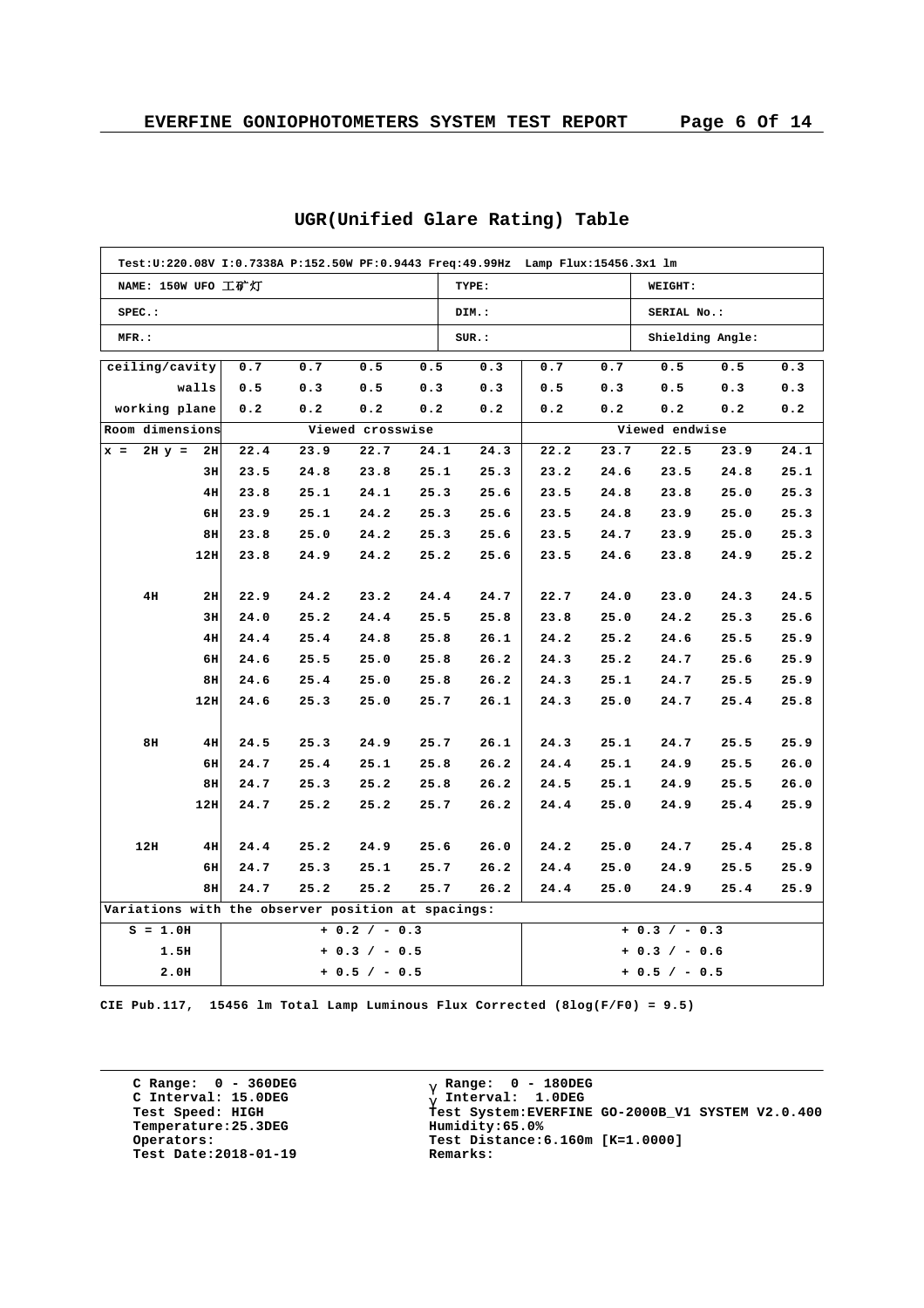| Test:U:220.08V I:0.7338A P:152.50W PF:0.9443 Freq:49.99Hz Lamp Flux:15456.3x1 lm |       |                  |
|----------------------------------------------------------------------------------|-------|------------------|
| NAME: 150W UFO 工矿灯                                                               | TYPE: | <b>WEIGHT:</b>   |
| $SPEC.$ :                                                                        | DIM.: | SERIAL No.:      |
| $MFR$ .:                                                                         | SUR.: | Shielding Angle: |

### **UTILIZATION FACTORS TABLE**

| <b>REFLECTANCE</b>               |     |     |     |     |                                               |     |            |     |     |             |  |  |  |
|----------------------------------|-----|-----|-----|-----|-----------------------------------------------|-----|------------|-----|-----|-------------|--|--|--|
| Ceiling                          | 0.8 | 0.8 | 0.8 | 0.7 | 0.7                                           | 0.7 | 0.5<br>0.5 |     | 0.5 | $\mathbf 0$ |  |  |  |
| Walls                            | 0.7 | 0.5 | 0.3 | 0.7 | 0.5                                           | 0.3 | 0.7        | 0.5 | 0.3 | $\mathbf 0$ |  |  |  |
| Working plane                    | 0.2 | 0.2 | 0.2 | 0.2 | 0.2                                           | 0.2 | 0.2        | 0.2 | 0.2 | $\mathbf 0$ |  |  |  |
| ROOM INDEX                       |     |     |     |     | UTILIZATION FACTORS (PERCENT) k(RI) x RCR = 5 |     |            |     |     |             |  |  |  |
| $k = 0.60$                       | 58  | 47  | 40  | 57  | 46                                            | 39  | 56         | 46  | 39  | 33          |  |  |  |
| 0.80                             | 68  | 57  | 50  | 67  | 57                                            | 50  | 66         | 56  | 49  | 42          |  |  |  |
| 1.00                             | 77  | 66  | 59  | 76  | 66                                            | 59  | 74         | 67  | 58  | 51          |  |  |  |
| 1.25                             | 84  | 74  | 67  | 83  | 73                                            | 67  | 80         | 72  | 66  | 59          |  |  |  |
| 1.50                             | 89  | 80  | 73  | 88  | 79                                            | 73  | 85         | 77  | 71  | 64          |  |  |  |
| 2.00                             | 96  | 88  | 82  | 94  | 87                                            | 81  | 91         | 84  | 80  | 72          |  |  |  |
| 2.50                             | 100 | 93  | 87  | 98  | 91                                            | 86  | 94         | 88  | 84  | 76          |  |  |  |
| 3.00                             | 103 | 97  | 92  | 101 | 95                                            | 90  | 97         | 92  | 88  | 80          |  |  |  |
| 4.00                             | 107 | 102 | 97  | 105 | 100                                           | 96  | 100        | 96  | 93  | 84          |  |  |  |
| 5.00                             | 109 | 105 | 101 | 107 | 103                                           | 99  | 102        | 99  | 96  | 87          |  |  |  |
| ROOM INDEX                       |     |     |     |     | UF(total)                                     |     |            |     |     | Direct      |  |  |  |
| According to DIN EN 13032-2 2004 |     |     |     |     | $SHRNOM = 1.25$                               |     |            |     |     |             |  |  |  |

**C Range: 0 - 360DEG C Interval: 15.0DEG Temperature:25.3DEG Humidity:65.0% Test Date:2018-01-19 Remarks:**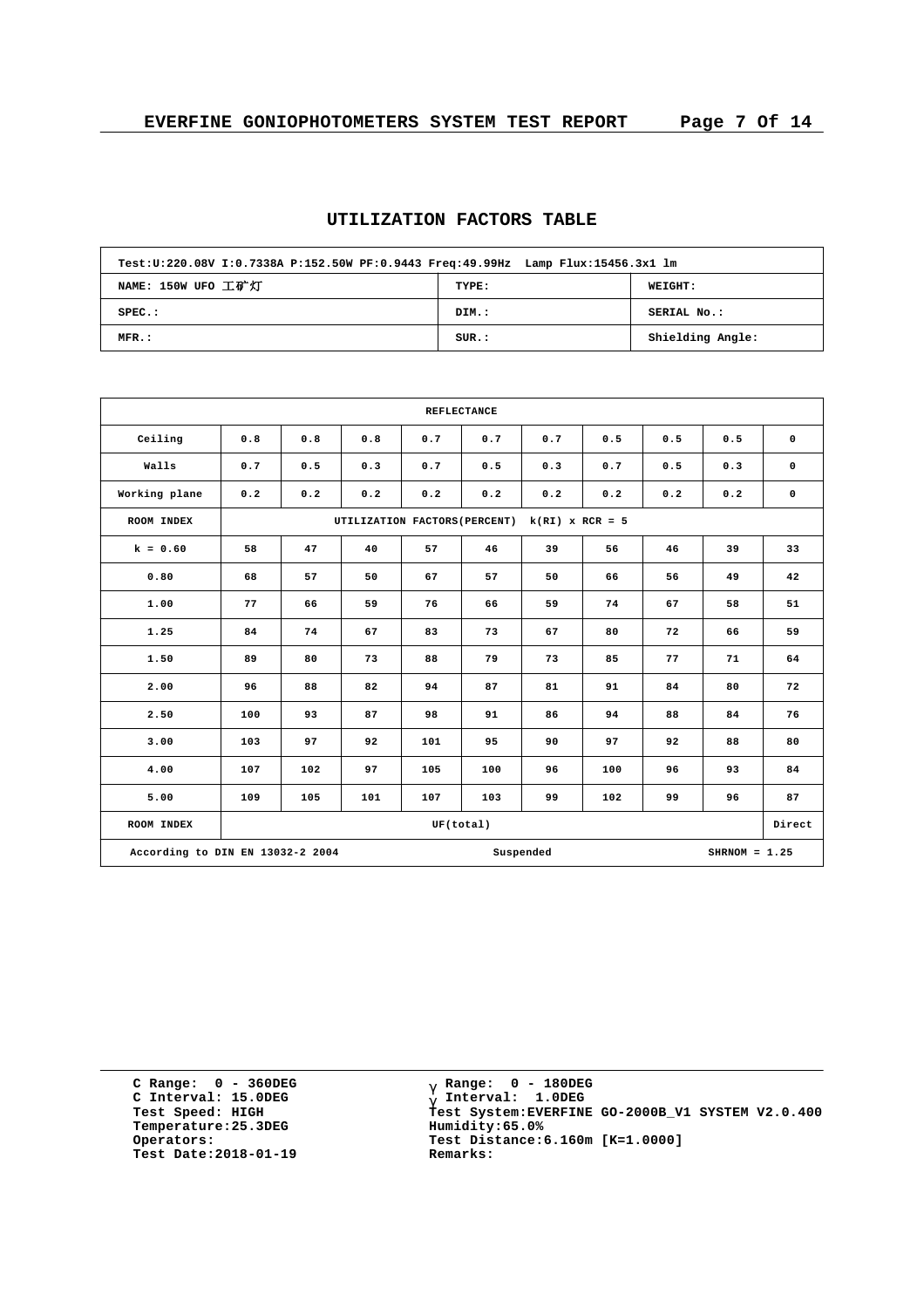| ISOCANDELA DIAGRAM |  |
|--------------------|--|
|                    |  |

| Test:U:220.08V I:0.7338A P:152.50W PF:0.9443 Freq:49.99Hz Lamp Flux:15456.3x1 lm |       |                  |  |  |  |  |  |  |  |  |
|----------------------------------------------------------------------------------|-------|------------------|--|--|--|--|--|--|--|--|
| NAME: 150W UFO 工矿灯                                                               | TYPE: | <b>WEIGHT:</b>   |  |  |  |  |  |  |  |  |
| $SPEC.$ :                                                                        | DIM.: | SERIAL No.:      |  |  |  |  |  |  |  |  |
| MFR.:                                                                            | SUR.: | Shielding Angle: |  |  |  |  |  |  |  |  |



**C Range: 0 - 360DEG C Interval: 15.0DEG Temperature:25.3DEG Humidity:65.0% Test Date:2018-01-19 Remarks:**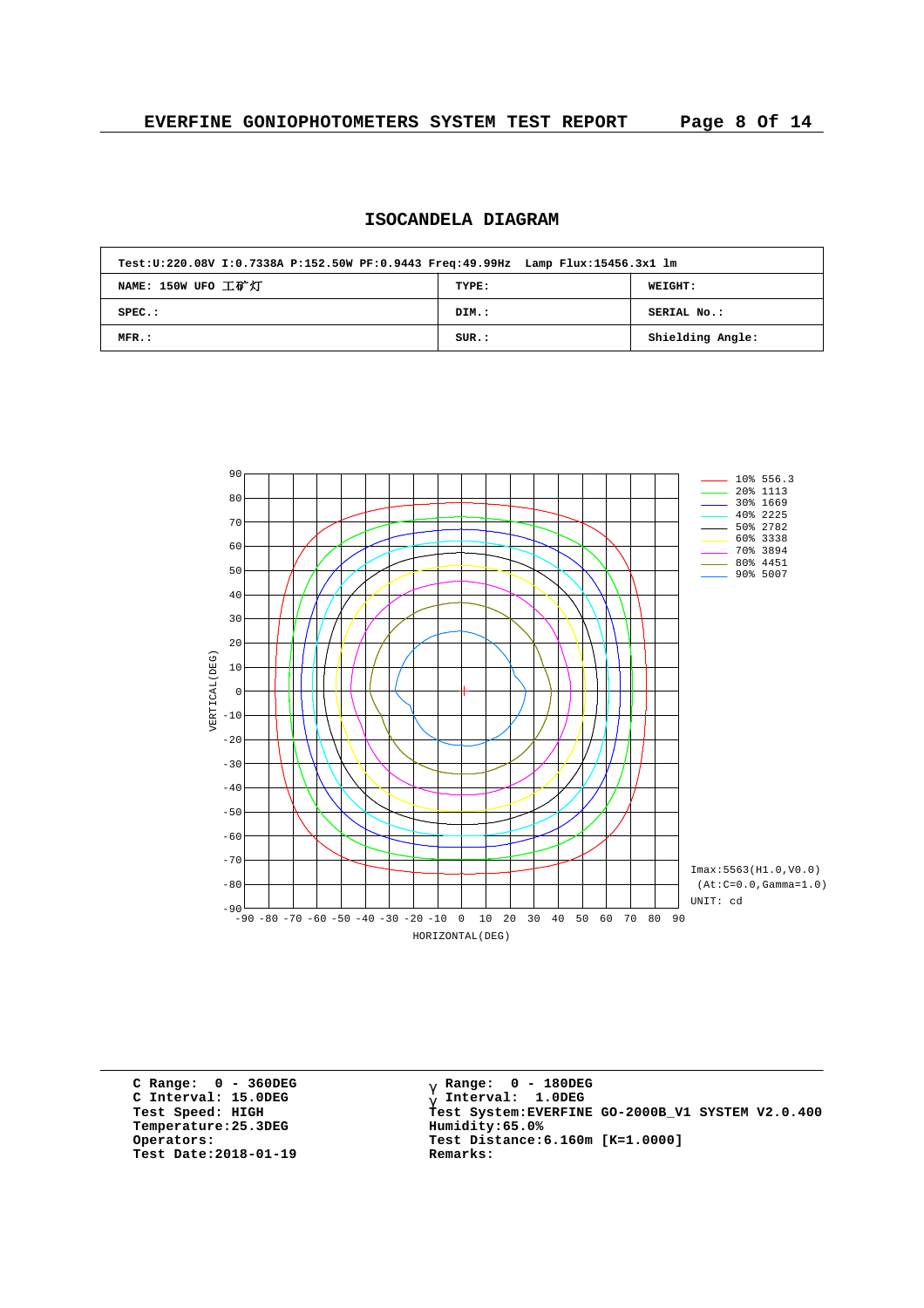# **AAI Figure**

| Test:U:220.08V I:0.7338A P:152.50W PF:0.9443 Freq:49.99Hz Lamp Flux:15456.3x1 lm |       |                  |  |  |  |  |  |  |  |  |
|----------------------------------------------------------------------------------|-------|------------------|--|--|--|--|--|--|--|--|
| NAME: 150W UFO 工矿灯                                                               | TYPE: | <b>WEIGHT:</b>   |  |  |  |  |  |  |  |  |
| $SPEC.$ :                                                                        | DIM.: | SERIAL No.:      |  |  |  |  |  |  |  |  |
| MFR.:                                                                            | SUR.: | Shielding Angle: |  |  |  |  |  |  |  |  |



**Flux out:11986 lm**

**Note:The Curves indicate the illuminated area and the average illumination when the luminaire is at different distance.**

**C Range: 0 - 360DEG C Interval: 15.0DEG**  $Temperature:25.3DEG$ **Test Date:2018-01-19 Remarks:**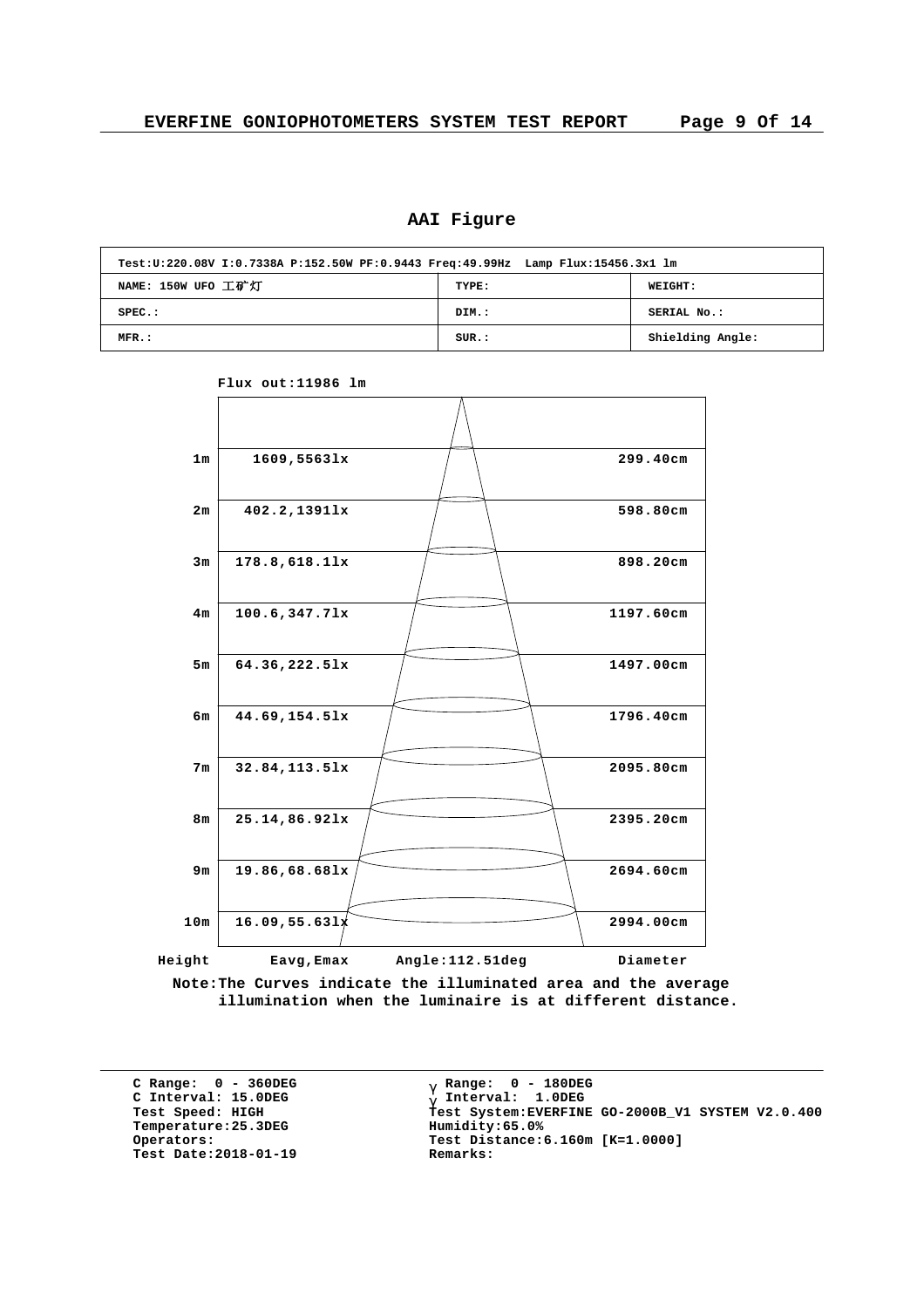# **ISOLUX DIAGRAM**

| Test:U:220.08V I:0.7338A P:152.50W PF:0.9443 Freq:49.99Hz Lamp Flux:15456.3x1 lm |       |                  |
|----------------------------------------------------------------------------------|-------|------------------|
| NAME: 150W UFO 工矿灯                                                               | TYPE: | WEIGHT:          |
| $SPEC.$ :                                                                        | DIM.: | SERIAL No.:      |
| MFR.:                                                                            | SUR.: | Shielding Angle: |



**C Range: 0 - 360DEG C Interval: 15.0DEG Temperature:25.3DEG Humidity:65.0% Test Date:2018-01-19 Remarks:**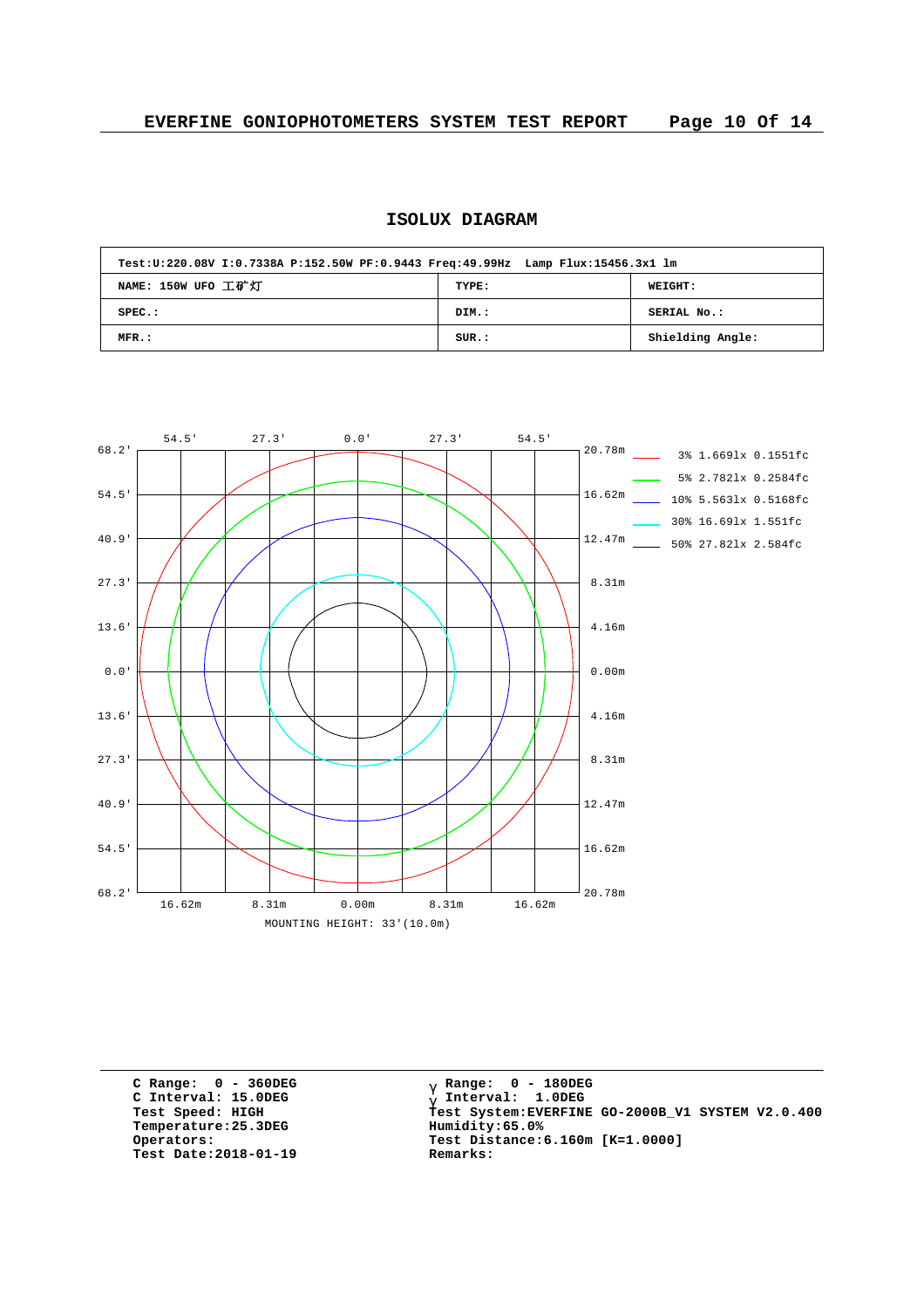| Test:U:220.08V I:0.7338A P:152.50W PF:0.9443 Freq:49.99Hz Lamp Flux:15456.3x1 lm |       |                  |  |  |  |  |  |  |  |  |
|----------------------------------------------------------------------------------|-------|------------------|--|--|--|--|--|--|--|--|
| NAME: 150W UFO 工矿灯                                                               | TYPE: | <b>WEIGHT:</b>   |  |  |  |  |  |  |  |  |
| $SPEC.$ :                                                                        | DIM.: | SERIAL No.:      |  |  |  |  |  |  |  |  |
| MFR.:                                                                            | SUR.: | Shielding Angle: |  |  |  |  |  |  |  |  |

| AvgL              | cd/m2 |
|-------------------|-------|
| $L 0~180(65)$ av  | 13322 |
| $L 0~180(75)$ av  | 8783  |
| $L 0~180(85)$ av  | 2806  |
| $L_90-270(65)$ av | 13058 |
| $L$ 90~270(75)av  | 8648  |
| $L$ 90~270(85)av  | 3027  |
| $L$ 45(65)av      | 13061 |
| $L$ 45(75)av      | 8596  |
| $L$ 45(85) av     | 2848  |

**Standard: GB/T 29293-2012**

**C Range: 0 - 360DEG C Interval: 15.0DEG Temperature:25.3DEG Humidity:65.0% Test Date:2018-01-19 Remarks:**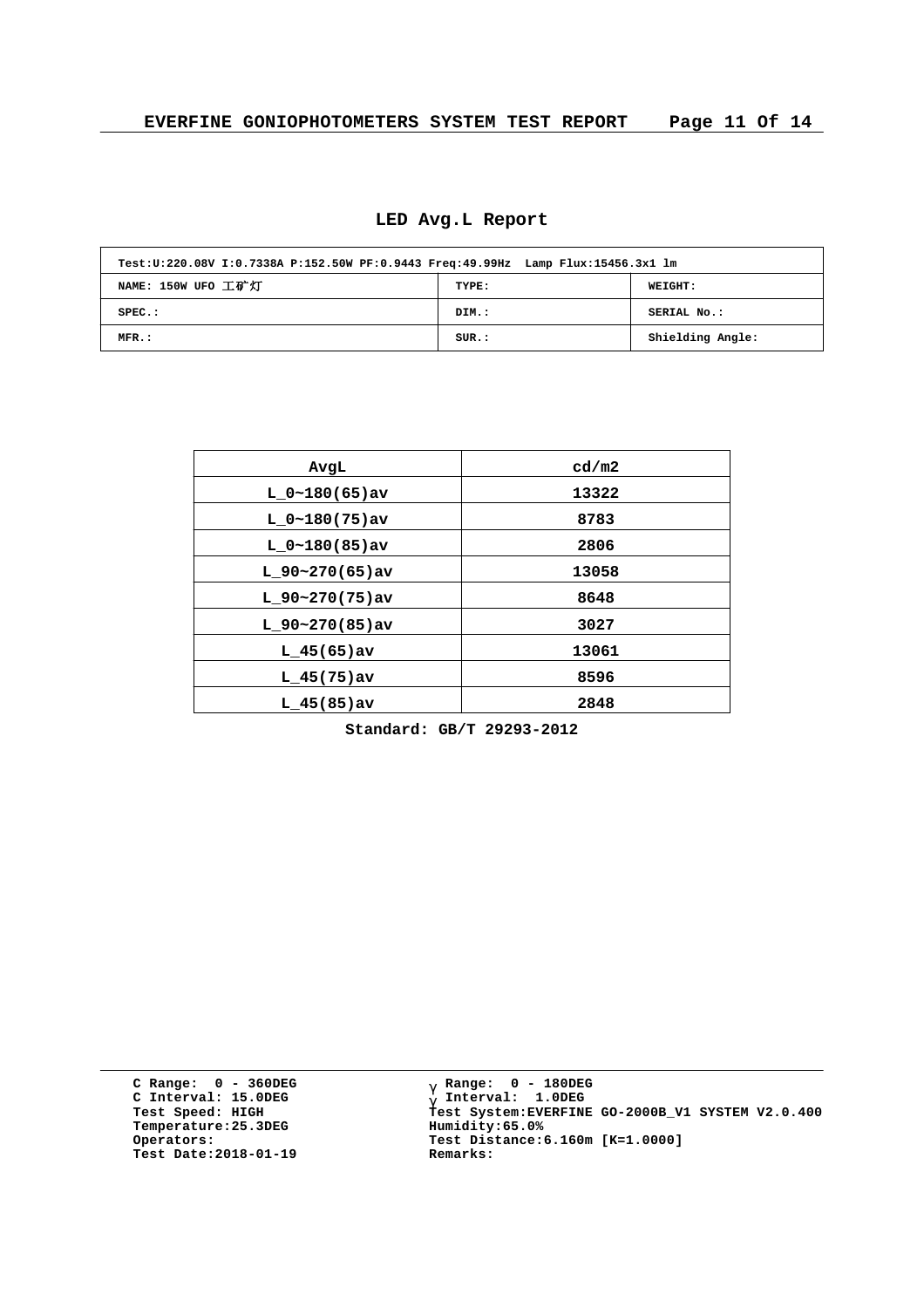



**C Range: 0 - 360DEG C Interval: 15.0DEG Temperature:25.3DEG Humidity:65.0% Test Date:2018-01-19 Remarks:**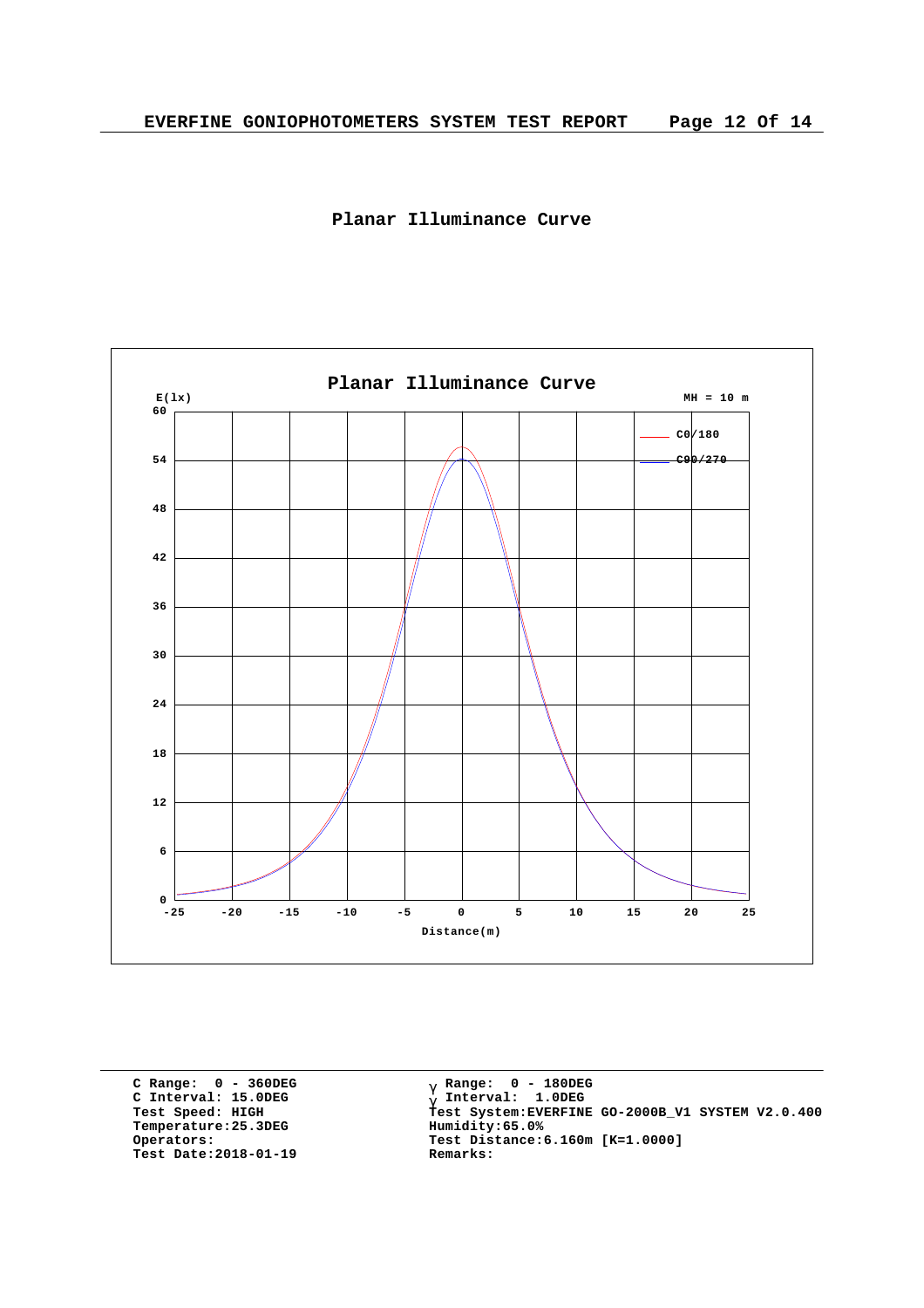# **LUMINOUS DISTRIBUTION INTENSITY DATA**

| Test:U:220.08V I:0.7338A P:152.50W PF:0.9443 Freq:49.99Hz Lamp Flux:15456.3x1 lm |      |      |      |             |                                           |             |      |      |                                          |      |      |      |                                 |      |                  |      |          |      |      |  |
|----------------------------------------------------------------------------------|------|------|------|-------------|-------------------------------------------|-------------|------|------|------------------------------------------|------|------|------|---------------------------------|------|------------------|------|----------|------|------|--|
| NAME: 150W UFO 工矿灯                                                               |      |      |      |             |                                           |             |      |      | <b>TYPE:</b><br><b>WEIGHT:</b>           |      |      |      |                                 |      |                  |      |          |      |      |  |
| SPEC.:                                                                           |      |      |      |             |                                           |             |      |      | DIM.:                                    |      |      |      |                                 |      | SERIAL No.:      |      |          |      |      |  |
| MFR.:                                                                            |      |      |      |             |                                           |             |      |      | $_{\texttt{SUR.}}$ :<br>Shielding Angle: |      |      |      |                                 |      |                  |      |          |      |      |  |
| Table--1                                                                         |      |      |      |             |                                           |             |      |      |                                          |      |      |      |                                 |      |                  |      | UNIT: cd |      |      |  |
| C(DEG)                                                                           |      |      |      |             |                                           |             |      |      |                                          |      |      |      |                                 |      |                  |      |          |      |      |  |
| $g(\text{DEG})$                                                                  | 0    | 15   | 30   | 45          | 60                                        | 75          | 90   | 105  | 120                                      | 135  | 150  | 165  | 180                             | 195  | 210              | 225  | 240      | 255  | 270  |  |
| 0                                                                                | 5563 | 5524 | 5494 | 5466        | 5446                                      | 5432        | 5414 | 5405 | 5394                                     | 5383 | 5374 | 5370 | 5563                            | 5524 | 5494             | 5466 | 5446     | 5432 | 5414 |  |
| 5                                                                                | 5550 | 5509 | 5475 | 5451        | 5427                                      | 5413        | 5396 | 5384 | 5377                                     | 5370 | 5362 | 5357 | 5554                            | 5514 | 5488             | 5461 | 5441     | 5423 | 5410 |  |
| 10                                                                               | 5494 | 5450 | 5418 | 5391        | 5367                                      | 5356        | 5335 | 5330 | 5325                                     | 5321 | 5308 | 5303 | 5506                            | 5467 | 5445             | 5416 | 5400     | 5384 | 5371 |  |
| 15                                                                               | 5396 | 5355 | 5316 | 5294        | 5264                                      | 5255        | 5235 | 5229 | 5226                                     | 5227 | 5215 | 5211 | 5415                            | 5377 | 5358             | 5332 | 5318     | 5296 | 5287 |  |
| 20                                                                               | 5256 | 5215 | 5178 | 5152        | 5124                                      | 5116        | 5092 | 5094 | 5093                                     | 5095 | 5078 | 5077 | 5285                            | 5250 | 5232             | 5206 | 5192     | 5171 | 5165 |  |
| 25                                                                               | 5076 | 5039 | 4994 | 4972        | 4940                                      | 4934        | 4911 | 4912 | 4912                                     | 4919 | 4906 | 4905 | 5110                            | 5075 | 5061             | 5038 | 5029     | 5004 | 4998 |  |
| 30                                                                               | 4848 | 4813 | 4769 | 4745        | 4714                                      | 4710        | 4680 | 4690 | 4694                                     | 4705 | 4686 | 4688 | 4896                            | 4864 | 4852             | 4832 | 4821     | 4796 | 4794 |  |
| 35                                                                               | 4582 | 4546 | 4500 | 4478        | 4443                                      | 4440        | 4412 | 4421 | 4427                                     | 4440 | 4428 | 4431 | 4633                            | 4604 | 4598             | 4574 | 4572     | 4544 | 4541 |  |
| 40                                                                               | 4269 | 4235 | 4186 | 4164        | 4130                                      | 4126        | 4093 | 4108 | 4119                                     | 4139 | 4125 | 4128 | 4329                            | 4304 | 4300             | 4282 | 4278     | 4250 | 4250 |  |
| 45                                                                               | 3916 | 3875 | 3820 | 3800        | 3766                                      | 3770        | 3744 | 3767 | 3790                                     | 3810 | 3792 | 3785 | 3972                            | 3944 | 3949             | 3930 | 3942     | 3921 | 3925 |  |
| 50                                                                               | 3473 | 3440 | 3387 | 3369        | 3339                                      | 3342        | 3322 | 3356 | 3377                                     | 3394 | 3366 | 3360 | 3546                            | 3522 | 3530             | 3517 | 3533     | 3512 | 3533 |  |
| 55                                                                               | 2934 | 2922 | 2876 | 2872        | 2834                                      | 2842        | 2805 | 2836 | 2852                                     | 2871 | 2843 | 2859 | 3040                            | 3029 | 3049             | 3036 | 3054     | 3022 | 3034 |  |
| 60                                                                               | 2340 | 2331 | 2288 | 2291        | 2258                                      | 2266        | 2223 | 2251 | 2268                                     | 2295 | 2268 | 2289 | 2462                            | 2462 | 2497             | 2485 | 2500     | 2462 | 2477 |  |
| 65                                                                               | 1751 | 1739 | 1689 | 1690        | 1659                                      | 1673        | 1636 | 1667 | 1687                                     | 1717 | 1694 | 1713 | 1853                            | 1854 | 1894             | 1885 | 1906     | 1874 | 1896 |  |
| 70                                                                               | 1194 | 1175 | 1131 | 1136        | 1106                                      | 1118        | 1092 | 1122 | 1142                                     | 1171 | 1153 | 1168 | 1280                            | 1280 | 1312             | 1307 | 1332     | 1313 | 1335 |  |
| 75                                                                               | 690  | 677  | 644  | 647         | 623                                       | 634         | 613  | 641  | 653                                      | 679  | 665  | 682  | 765                             | 768  | 798              | 794  | 820      | 802  | 820  |  |
| 80                                                                               | 297  | 287  | 264  | 265         | 252                                       | 260         | 247  | 264  | 278                                      | 295  | 284  | 291  | 342                             | 348  | 376              | 375  | 394      | 378  | 392  |  |
| 85                                                                               | 67.7 | 64.9 | 62.4 | 55.6        | 53.4                                      | 53.6        | 51.6 | 56.3 | 64.0                                     | 70.6 | 65.5 | 68.5 | 88.9                            | 92.9 | 104              | 105  | 114      | 110  | 117  |  |
| 90                                                                               | 4.58 | 4.59 | 4.64 | 4.65        | 4.68                                      | 4.64        | 4.69 | 4.61 | 4.52                                     | 4.45 | 4.49 | 4.45 | 5.25                            | 5.26 | 5.56             | 5.58 | 5.90     | 5.69 | 5.97 |  |
| 95                                                                               | 5.91 | 5.93 | 6.01 | 6.02        | 6.07                                      | 6.01        | 6.06 | 5.95 | 5.81                                     | 5.72 | 5.75 | 5.71 | 6.85                            | 6.75 | 6.59             | 6.55 | 6.46     | 6.48 | 6.37 |  |
| 100                                                                              | 7.76 | 7.80 | 7.89 | 7.89        | 7.96                                      | 7.88        | 7.96 | 7.80 | 7.62                                     | 7.48 | 7.55 | 7.48 | 8.99                            | 8.86 | 8.66             | 8.61 | 8.49     | 8.51 | 8.39 |  |
| 105                                                                              | 10.0 | 10.0 |      | $10.1$ 10.1 | 10.2                                      | 10.1        | 10.2 | 10.0 | 9.81                                     | 9.65 | 9.71 | 9.63 | 11.5                            |      | $11.3$  11.1     | 11.0 | 10.9     | 10.9 | 10.8 |  |
| 110                                                                              | 12.5 | 12.5 | 12.6 | 12.6        | 12.7                                      | 12.6        | 12.7 | 12.5 | 12.2                                     | 12.1 | 12.1 | 12.0 | 14.2                            | 14.0 | 13.7             | 13.6 | 13.5     | 13.5 | 13.4 |  |
| 115                                                                              | 15.1 | 15.2 |      | $15.2$ 15.2 |                                           | $15.3$ 15.2 | 15.3 | 15.0 | 14.8                                     | 14.6 | 14.6 | 14.6 | 17.0                            | 16.8 | 16.5             | 16.4 | 16.2     | 16.2 | 16.1 |  |
| 120                                                                              | 17.7 | 17.8 | 17.7 | 17.8        | 17.8                                      | 17.8        | 17.9 | 17.5 | 17.3                                     | 17.1 | 17.1 | 17.1 | 19.8                            | 19.5 | 19.2             | 19.0 | 18.8     | 18.9 | 18.8 |  |
| 125                                                                              | 20.2 | 20.2 | 20.1 | 20.2        | 20.2                                      | 20.2        | 20.3 | 19.9 | 19.6                                     | 19.4 | 19.4 | 19.4 | 22.4                            | 22.0 | 21.6             | 21.5 | 21.3     | 21.3 | 21.3 |  |
| 130                                                                              | 22.5 | 22.5 | 22.4 | 22.4        | 22.4                                      | 22.4        | 22.5 | 22.1 | 21.8                                     | 21.5 | 21.5 | 21.6 | 24.6                            | 24.1 | 23.9             | 23.7 | 23.6     | 23.6 | 23.6 |  |
| 135                                                                              | 24.5 | 24.6 | 24.4 | 24.4        | 24.4                                      | 24.3        | 24.5 | 24.0 | 23.7                                     | 23.5 | 23.5 | 23.6 | 26.7                            | 26.1 | 25.9             | 25.6 | 25.6     | 25.5 | 25.6 |  |
| 140                                                                              | 26.4 | 26.4 | 26.2 | 26.2        | 26.2                                      | 26.1        | 26.2 | 25.8 | 25.4                                     | 25.3 | 25.3 | 25.3 | 28.4                            | 27.7 | 27.5             | 27.3 | 27.2     | 27.1 | 27.3 |  |
| 145                                                                              | 28.1 | 28.1 |      | $28.0$ 28.0 | 27.8                                      | 27.8        | 27.9 | 27.5 | 27.1                                     | 26.9 | 27.0 | 27.0 | 29.8                            | 29.1 | 28.9             | 28.8 | 28.7     | 28.6 | 28.8 |  |
| 150                                                                              | 29.8 | 29.9 | 29.7 | 29.6        | 29.5                                      | 29.5        | 29.5 | 29.1 | 28.7                                     | 28.6 | 28.6 | 28.7 | 31.2                            | 30.5 | 30.3             | 30.2 | 30.0     | 30.1 | 30.2 |  |
| 155                                                                              | 31.6 | 31.6 | 31.4 | 31.3        | 31.2                                      | 31.2        | 31.2 | 30.7 | 30.4                                     | 30.3 | 30.3 | 30.3 | 32.6                            | 32.0 | 31.7             | 31.5 | 31.4     | 31.5 | 31.6 |  |
| 160                                                                              | 33.2 | 33.4 | 33.1 | 33.1        | 32.9                                      | 32.9        | 32.9 | 32.4 | 32.1                                     | 31.9 | 32.0 | 32.0 | 33.9                            | 33.4 | 33.1             | 32.8 | 32.7     | 32.8 | 33.0 |  |
| 165                                                                              | 34.9 | 34.9 | 34.5 | 34.5        | 34.5                                      | 34.5        | 34.4 | 33.9 | 33.6                                     | 33.5 | 33.5 | 33.5 | 35.3                            | 34.8 | 34.5             | 34.2 | 34.1     | 34.0 | 34.3 |  |
| 170                                                                              | 36.1 | 36.0 |      | $35.8$ 35.8 | 35.7                                      | 35.7        | 35.4 | 35.0 | 34.8                                     | 34.8 | 34.9 | 34.9 | 36.3                            | 35.9 | 35.7             | 35.3 | 35.1     | 35.0 | 35.2 |  |
| 175                                                                              | 36.9 | 36.9 |      |             | $36.6$ 36.8 36.6                          | 36.5        | 36.1 | 36.0 | 35.8                                     | 35.9 | 35.8 | 35.7 |                                 |      | $37.0$ 36.6 36.6 | 36.3 | 36.1     | 35.9 | 35.9 |  |
| 180                                                                              | 37.3 |      |      |             | $37.2$ 36.9 37.0 36.6 36.5 36.3 36.3 36.3 |             |      |      |                                          | 36.4 |      |      | $36.3$ 36.3 37.5 37.0 37.1 36.9 |      |                  |      | 36.7     | 36.4 | 36.3 |  |

**C Range: 0 - 360DEG C Interval: 15.0DEG Temperature:25.3DEG Humidity:65.0% Test Date:2018-01-19 Remarks:**

 $\overline{1}$